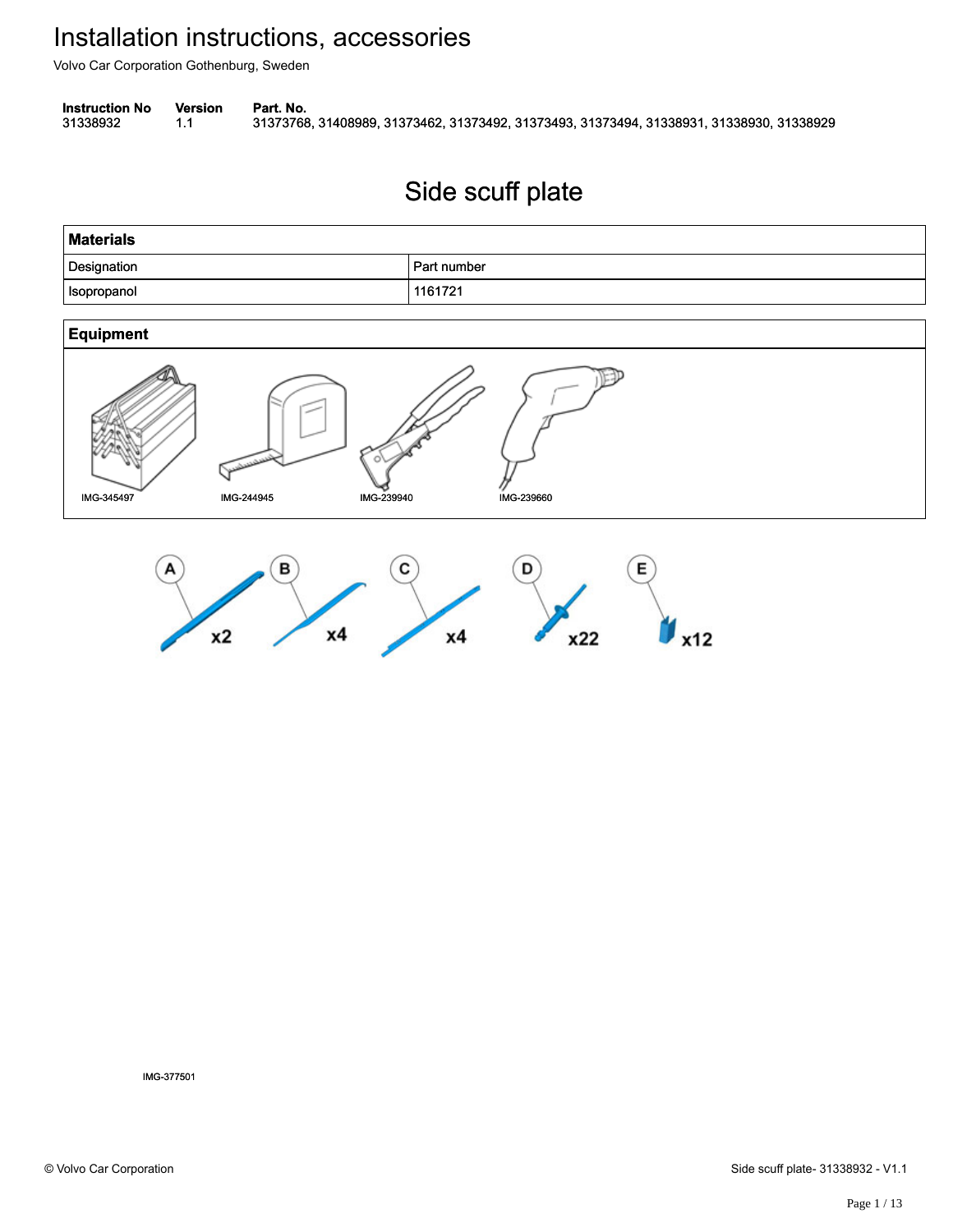|             | Information                                                                                                                                                        |
|-------------|--------------------------------------------------------------------------------------------------------------------------------------------------------------------|
| 1           | Read through all of the instructions before starting installation.                                                                                                 |
|             | Notifications and warning texts are for your safety and to<br>minimise the risk of something breaking during installation.                                         |
|             | Ensure that all tools stated in the instructions are available<br>before starting installation.                                                                    |
|             | Certain steps in the instructions are only presented in the form of<br>images. Explanatory text is also given for more complicated<br>steps.                       |
|             | In the event of any problems with the instructions or the<br>accessory, contact your local Volvo dealer.                                                           |
|             | <b>Conditions</b>                                                                                                                                                  |
| 2           | When installing, the car must retain a temperature of 20 degrees<br>C.                                                                                             |
|             | After installation, the car must not be washed for 48 hours                                                                                                        |
|             | After installation, the car must not be driven for 2 hours                                                                                                         |
|             | <b>Color symbols</b>                                                                                                                                               |
| 3<br>5<br>3 | Note!<br>This colour chart displays (in colour print and electronic<br>version) the importance of the different colours used in the<br>images of the method steps. |
|             | 1. Used for focused component, the component with<br>which you will do something.                                                                                  |
| 6           | 2. Used as extra colors when you need to show or<br>differentiate additional parts.                                                                                |
|             | 3. Used for attachments that are to be removed/installed.<br>May be screws, clips, connectors, etc.                                                                |
|             | 4. Used when the component is not fully removed from<br>the vehicle but only hung to the side.                                                                     |
|             | 5. Used for standard tools and special tools.                                                                                                                      |
|             | 6. Used as background color for vehicle components.                                                                                                                |
| IMG-363036  |                                                                                                                                                                    |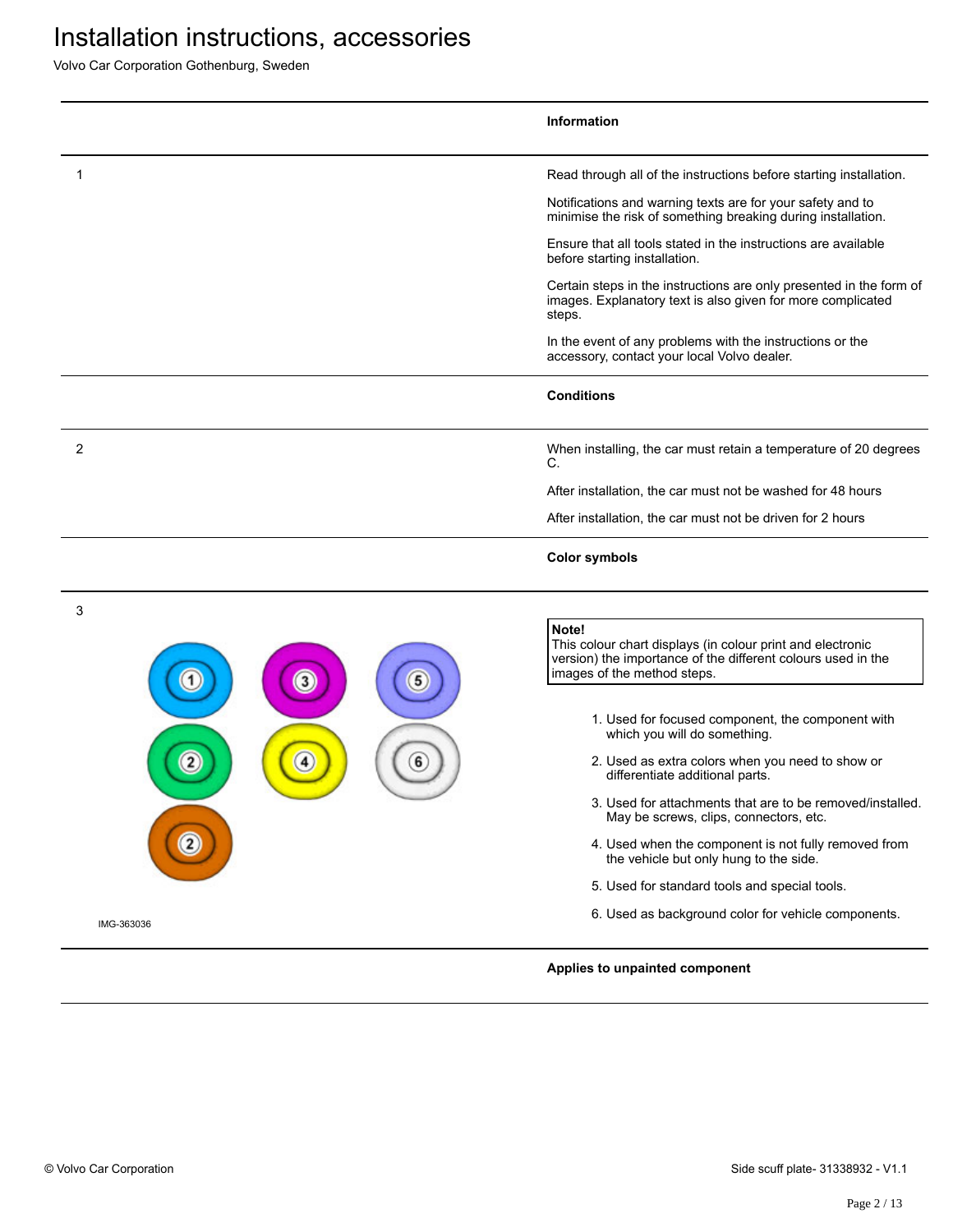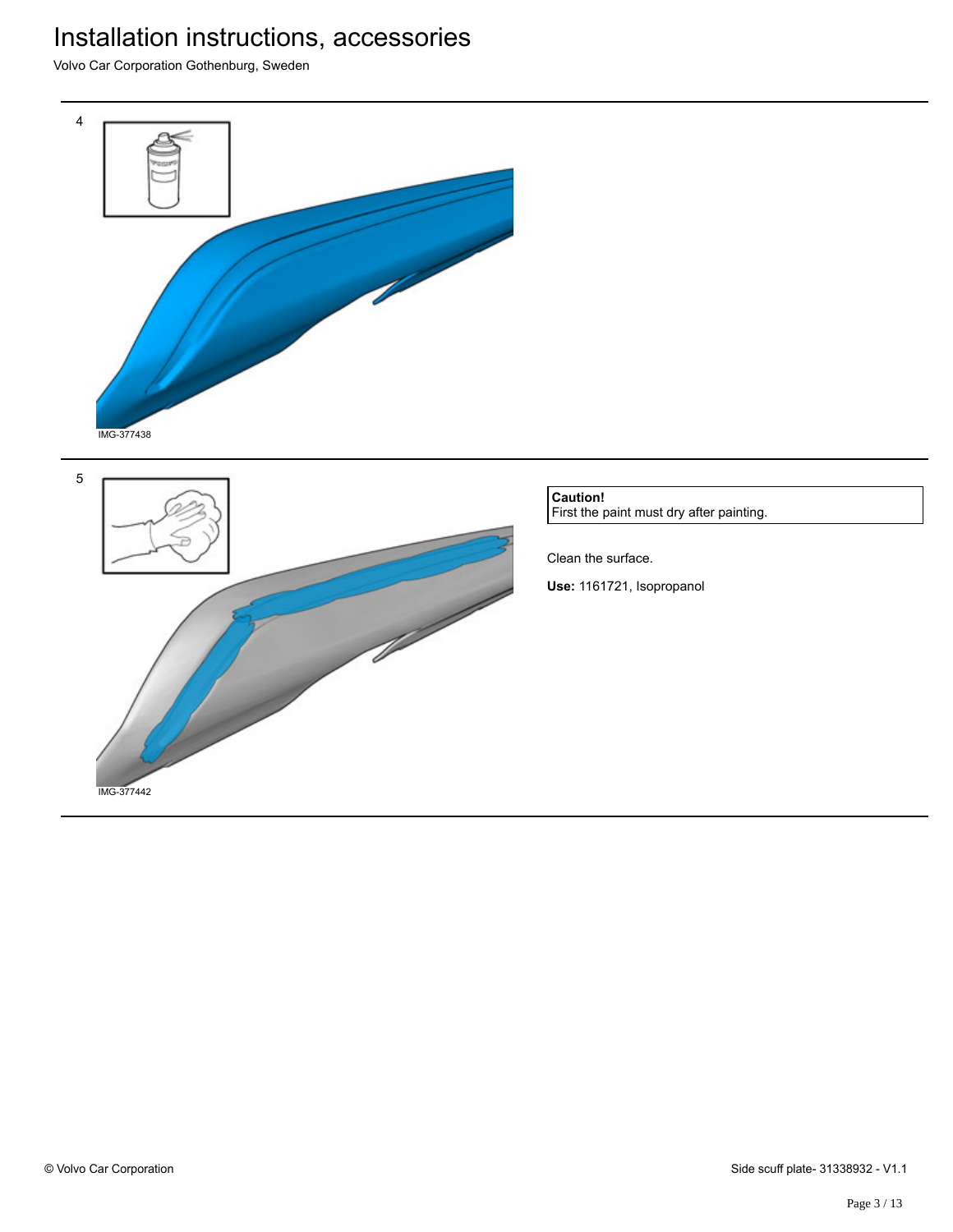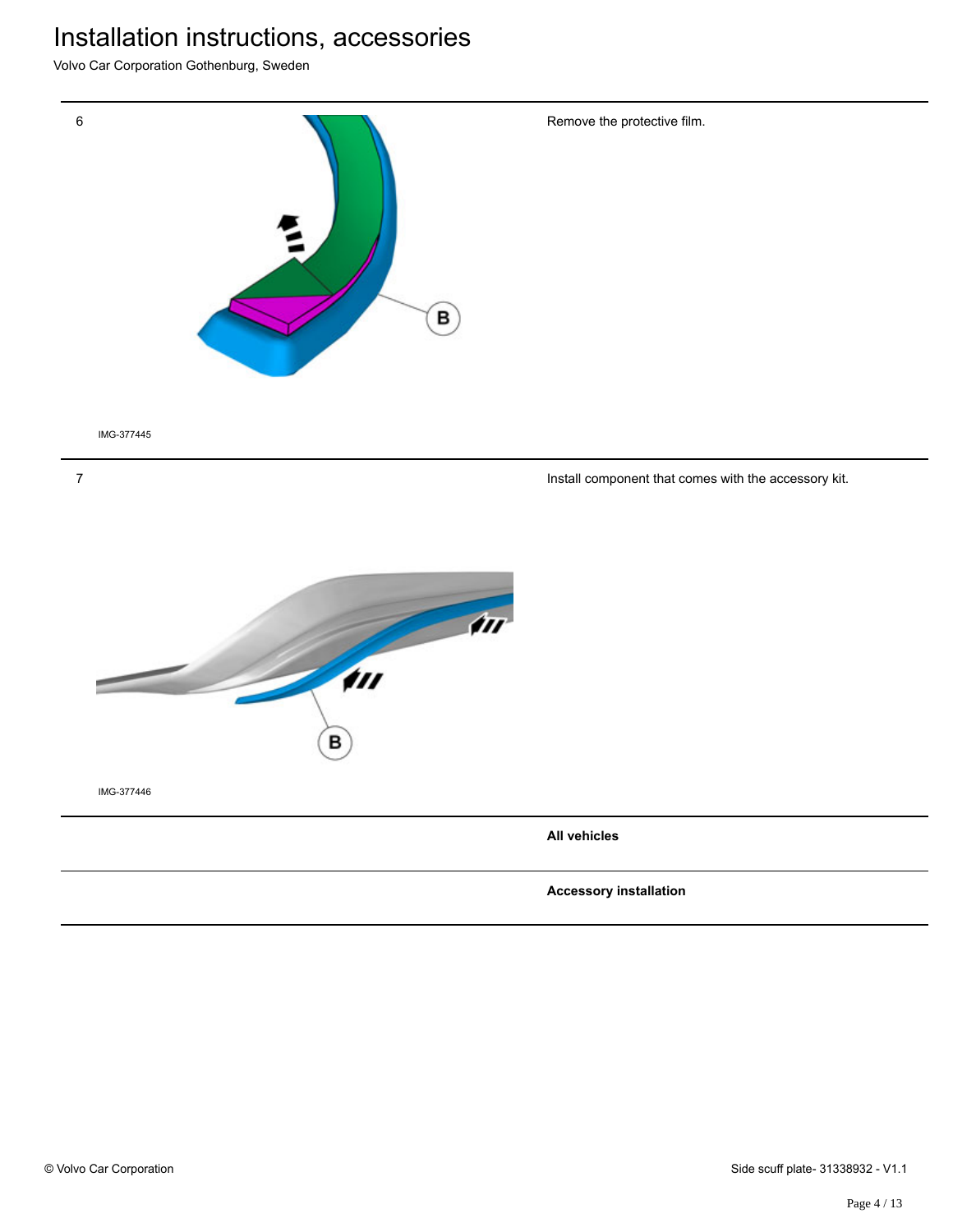Volvo Car Corporation Gothenburg, Sweden



Remove the protective film.

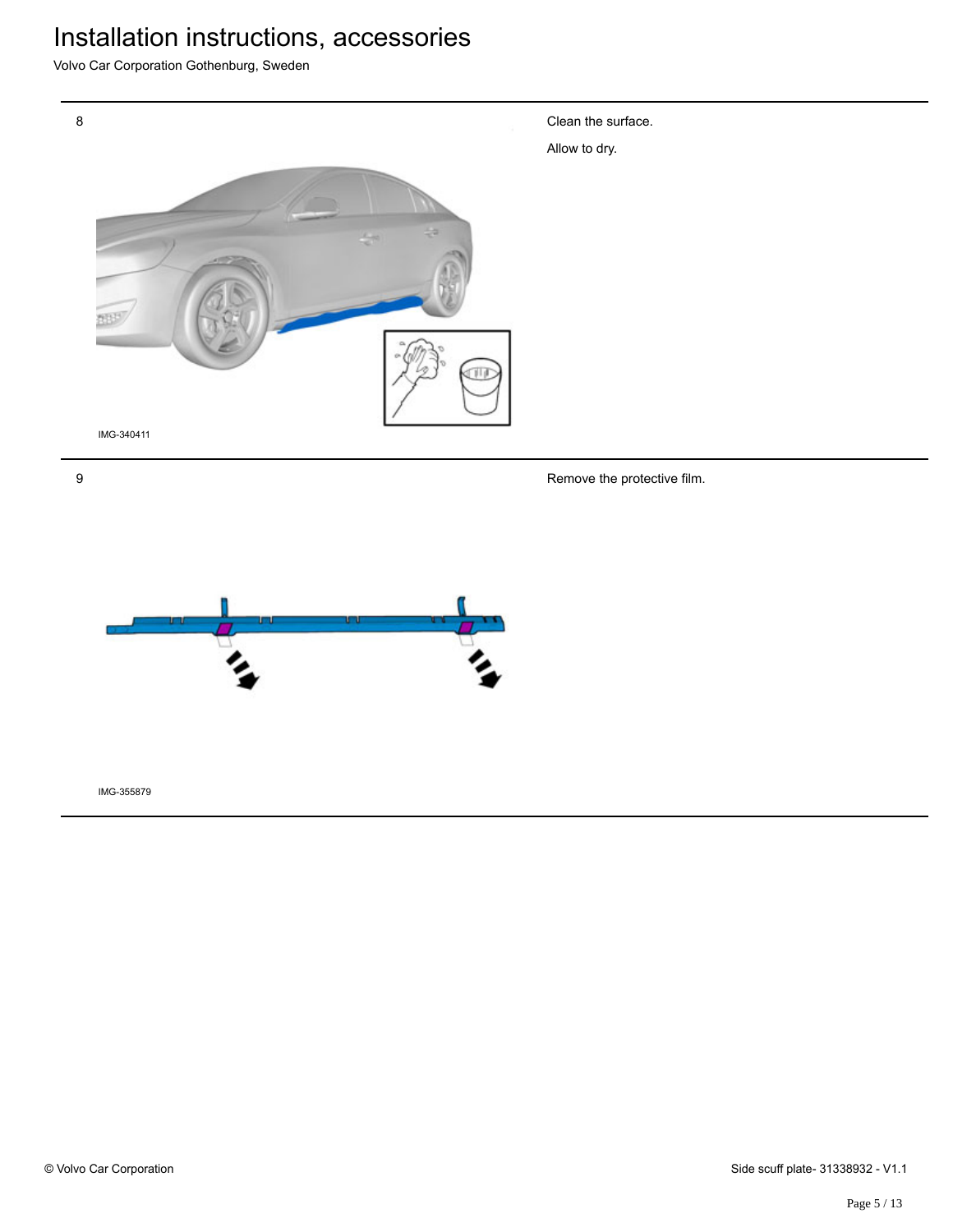Volvo Car Corporation Gothenburg, Sweden

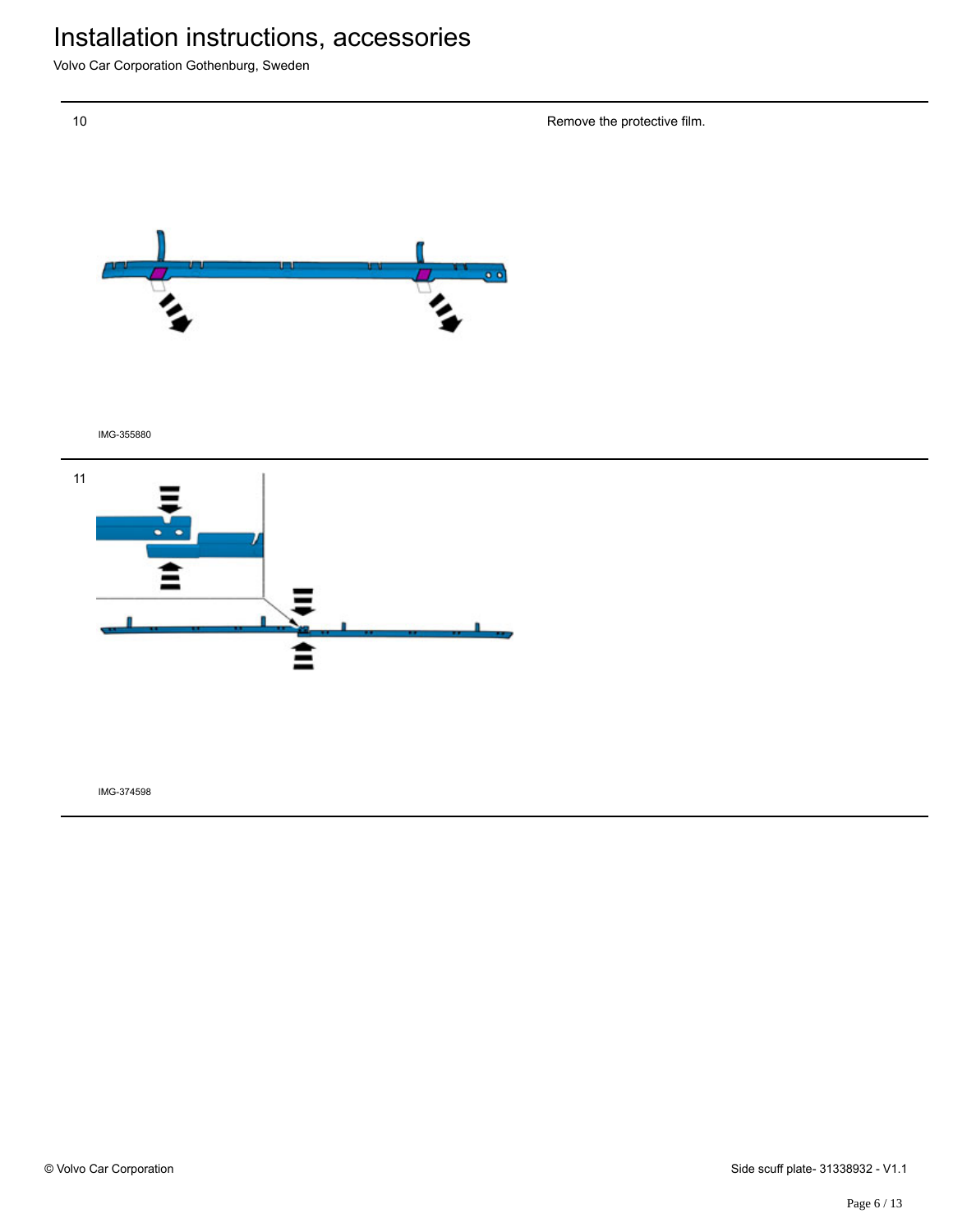Volvo Car Corporation Gothenburg, Sweden



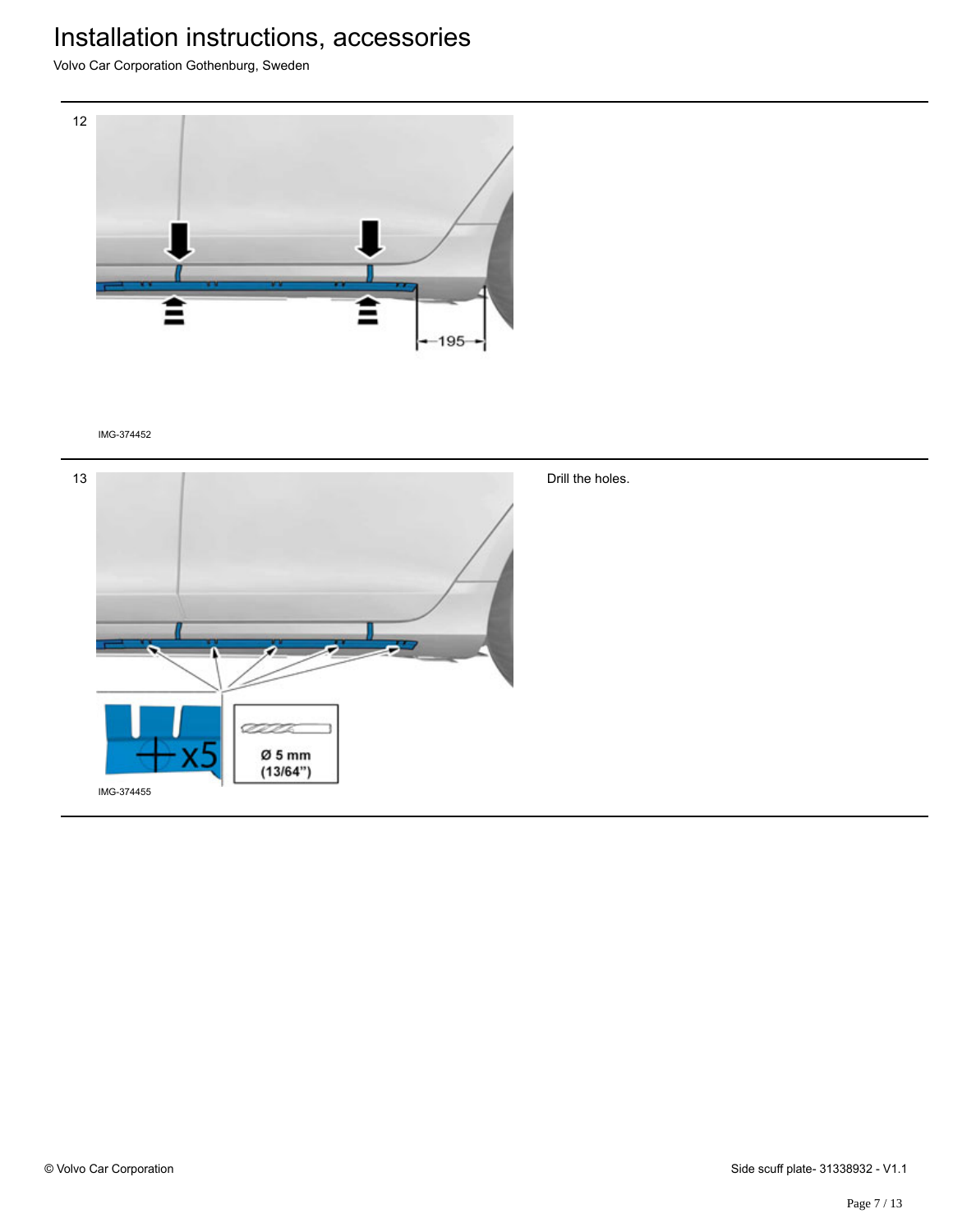

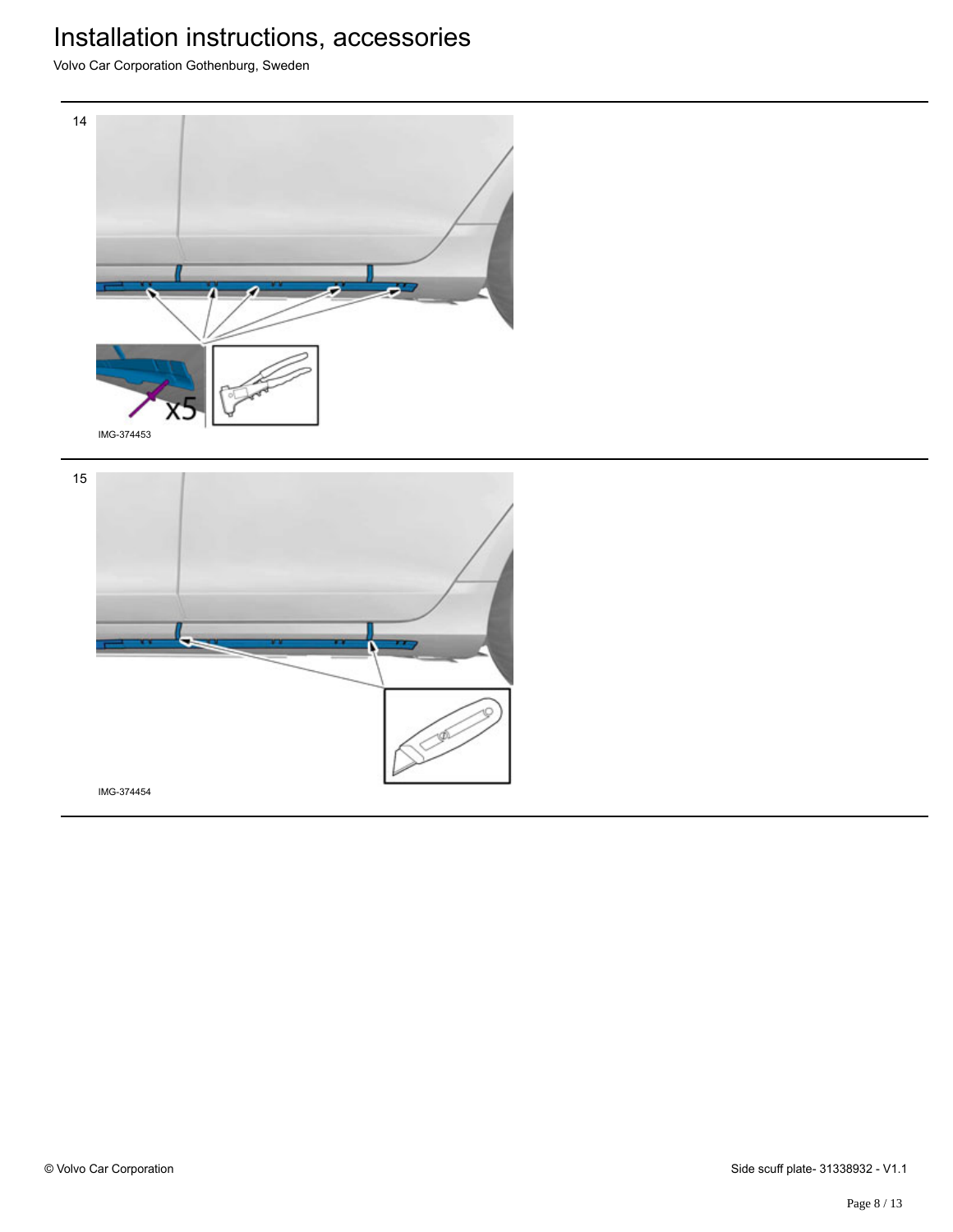

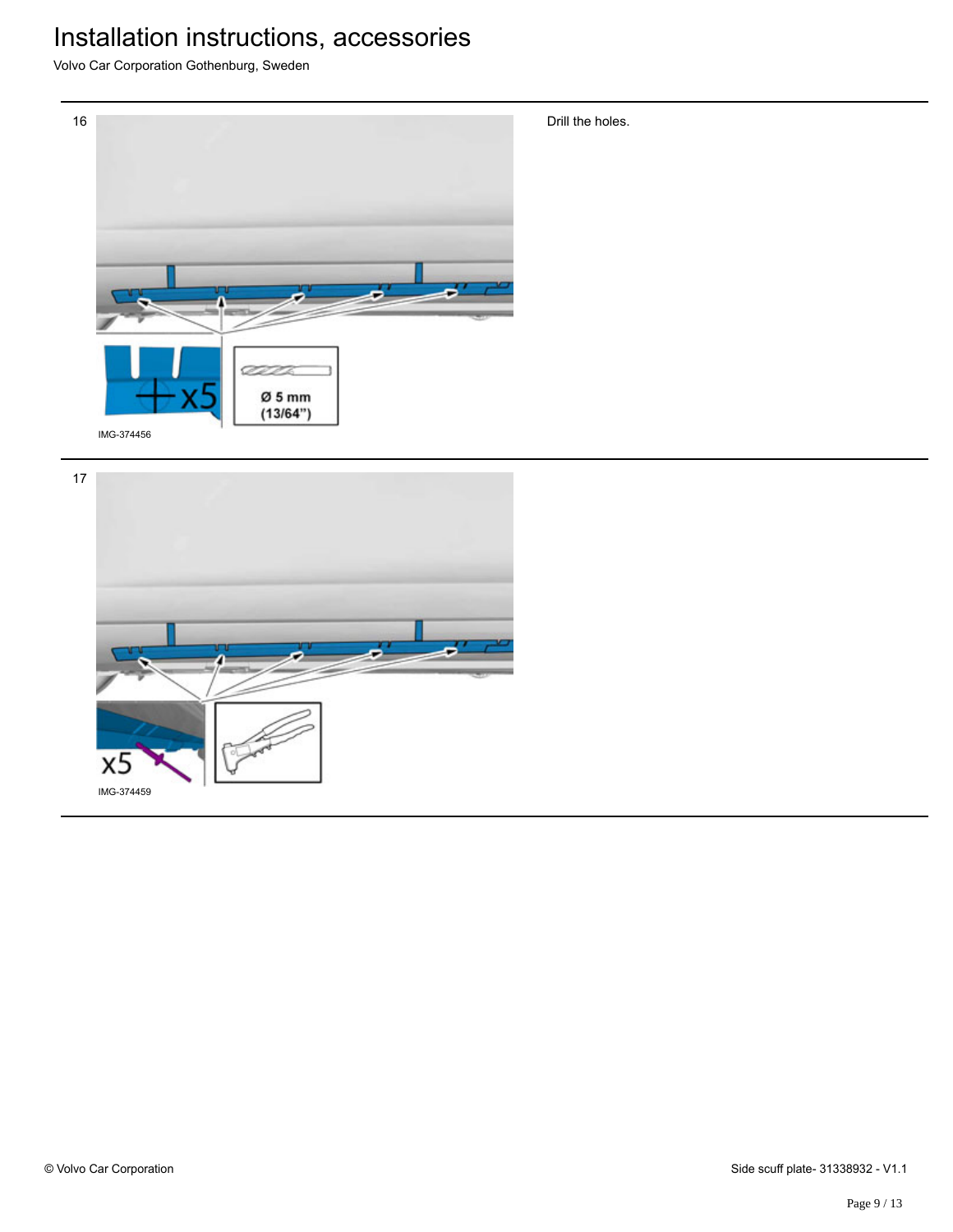Volvo Car Corporation Gothenburg, Sweden





Fold the protective film forward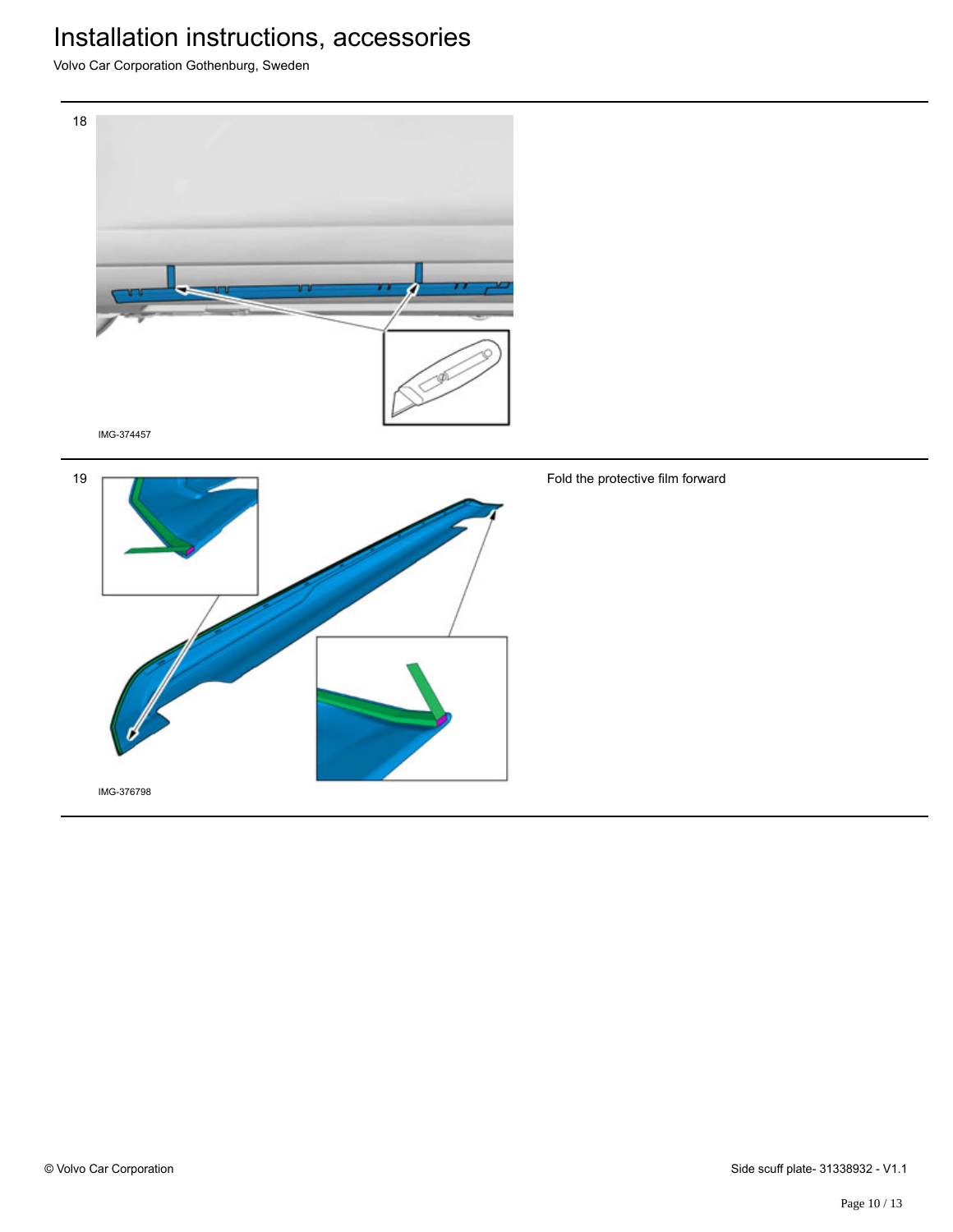Volvo Car Corporation Gothenburg, Sweden



Clean the surface.

**Use:** 1161721, Isopropanol

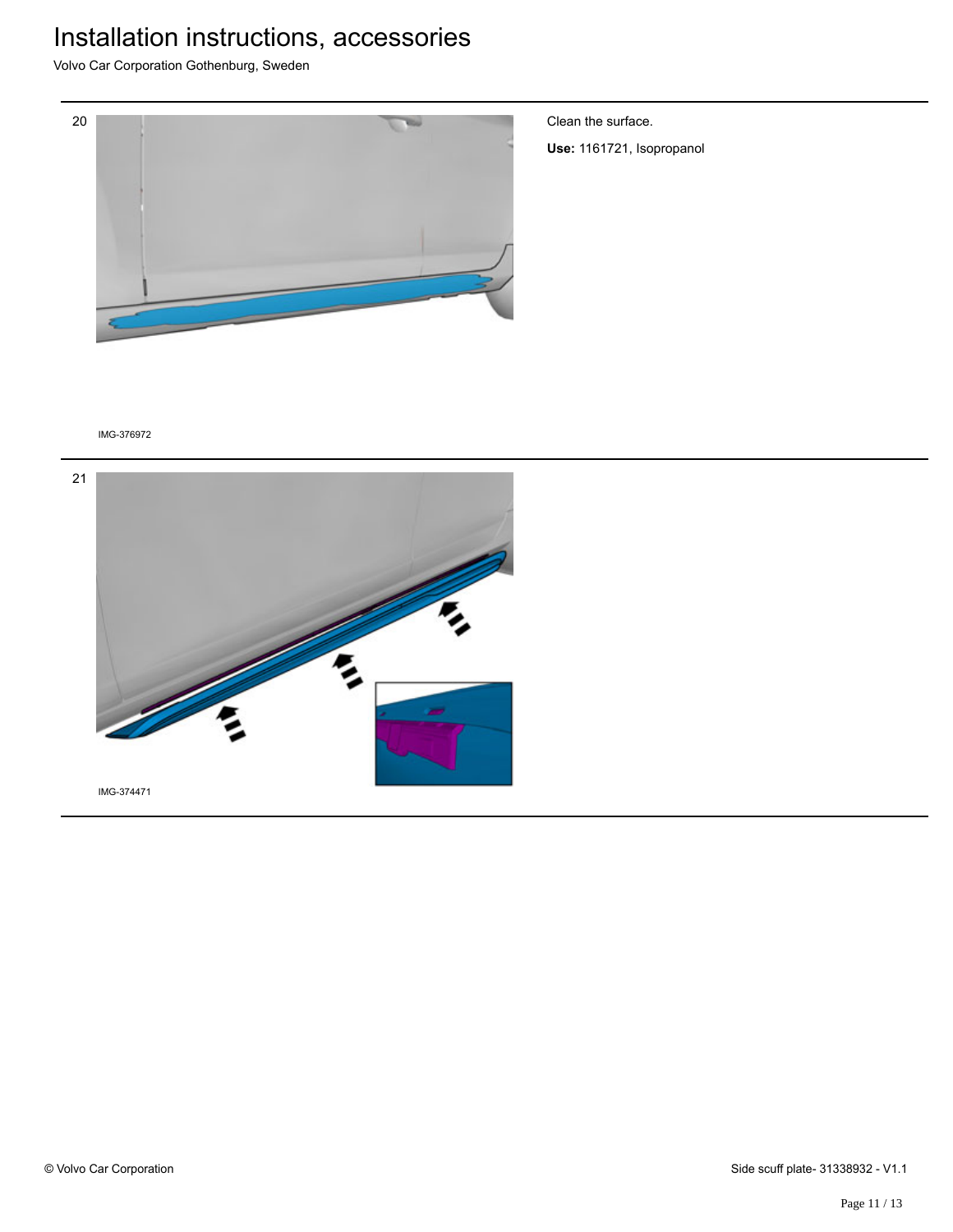Volvo Car Corporation Gothenburg, Sweden



IMG-374473